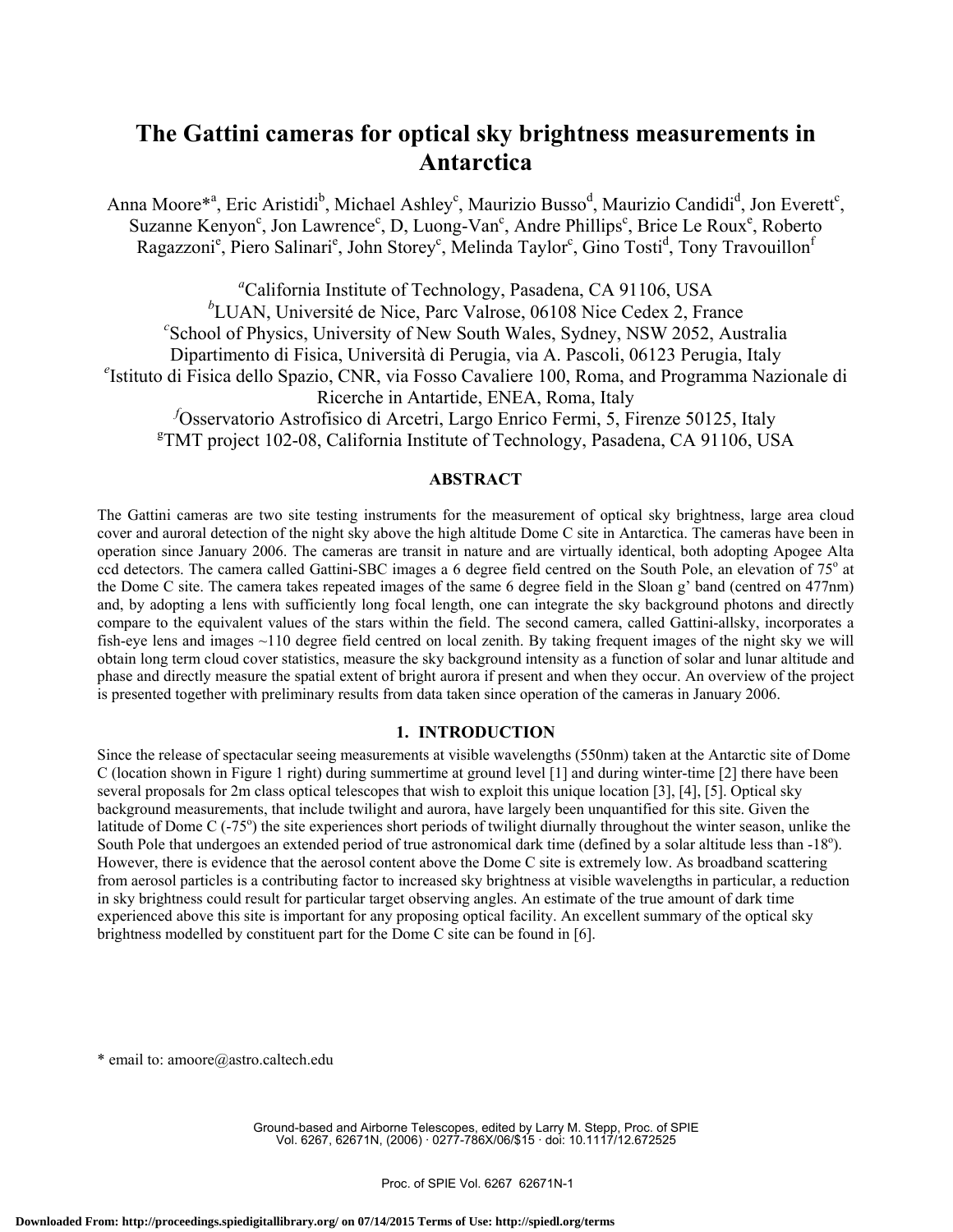

**Figure 1:** The French/Italian Concordia installation at the Dome C site provides comfortable habitation and work environment for staff throughout the year (left); Relative locations of various high altitude sites including Dome C (right)

The GATTINI cameras were designed to provide long term sky brightness statistics for the sky above Dome C. The 2 cameras are located on the roof of Atmospheric laboratory (shown in Figure 2), approximately 1km from French/Italian Concordia station shown in Figure 1 (left).

The cameras, both transit in nature, will also provide a method to:

- Calculate optical sky brightness as a function of lunar phase, altitude and distance to target
- Calculate cloud cover across a large area of sky
- Detect spatially bright auroral events if and when they occur
- Estimate the optical extinction



**Figure 2:** The Gattini cameras are located on the roof of the atmospheric laboratory at the Dome C site as shown above. The laboratory is a heated environment, a requirement for the control computer. The 30m tower shown in the background is used for ground layer profiling. In the foreground a transit lunar shabar points northwards.

# **2. GATTINI-SBC**

Gattini-SBC, shown in Figure 3, is a camera that images a 6<sup>°</sup> by 4<sup>°</sup> field of view centred close to the South Pole (zenith angle of  $\sim 15^\circ$  at the Dome C site). The primary goal is to measure accurately the contribution to the optical sky background by integrating sky photons in between the resolved stars on the CCD.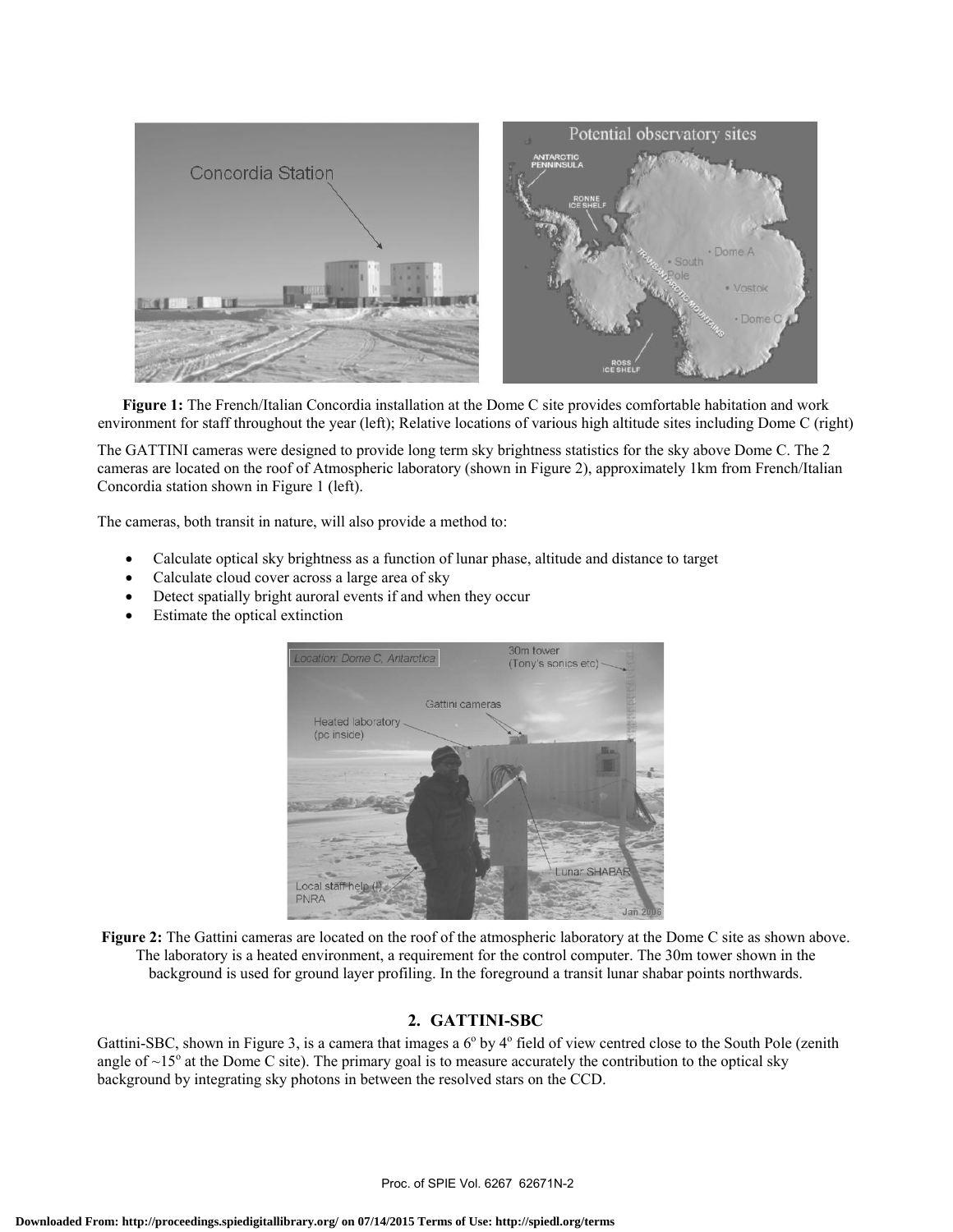In summary the Gattini-SBC:

- Images a field  $6^{\circ}$  by  $4^{\circ}$  centered on the SP every 20 minutes
- $\sim$ 40 sec exp time no star trails (though not mandatory)
- Identify bright stars and use for flux calibration of sky pixel intensity
- Produces a 2D sky brightness map every 20 minutes
- Side project- variable star monitoring and searching for planetary transits

The primary aim of Gattini-SBC is the accurate measurement of sky background magnitude at optical wavelengths above the Dome C site. To be able to integrate sky background photons without stellar contamination the plate scale must be small enough such that the stellar density on the CCD is small but not small enough that the individual stars cannot be identified and removed. Identification is essential as it provides a direct calibration source for the sky background photons. To aid greatly in this task the FoV of the camera is centred roughly on the South Pole.

A Nikor  $f/135$ mm lens was chosen resulting in a plate scale of  $\sim$ 11arcsec/pix. Set a maximum stop diameter, the aperture of the Gattini-SBC camera is  $\sim$ 50mm (F/2.8). We have chosen to image through a sloan g' filter that is attached to the front of the lens for meaningful comparison to other sites (477nm central wavelength). A raw image taken with Gattini-SBC is shown in Figure 4.

## **3. GATTINI-ALLSKY**

The second instrument is a wide field camera with a primary goal of measuring accurate, frequent and long term cloud statistics at the Dome C site as well as the recording of bright auroral events if and when they occur. The camera, shown in Figure 5, uses a fish-eye lens that in combination with the camera images a field of view  $110^{\circ}$  by  $90^{\circ}$  roughly centred on local zenith. A raw image taken with the camera is shown in Figure 6.

### **4. PROJECT TIMELINE**

A brief history of the project as follows:

- Funded by INAF at 30k Euro level for 3 Gattini instruments at INAF:Arcetri (Nov 2004)
- Initial design and testing of Apogee cameras at INAF:Arcetri
- Assembly and low-temperature testing performed at UNSW during 2005 (Feb-April, Aug)
- On-site test  $(\sim 1 \text{ month})$  at Siding Spring Observatory (Nov 2005)
- Packed and shipped from UNSW in Dec 2006
- Arrival at Dome C via PNRA Jan 2006 (Hercules from Christchurch)
- Installed at Dome C by Tony Travouillon, Eric Aristidi and help from Concordia station staff in Jan 2006
- Both cameras operating since Feb 2006, Eric Aristidi is winter-over astronomer

## **5. CAMERA DESIGN**

#### **5.1. Apogee CCD**

Each camera uses an identical Apogee Alta U2020 interline camera is supplied with an internal Peltier cooler. The cameras are USB interface (Ethernet versions are available, though not at the time). The CCD chip is a Kodak KAI2020 with 1600 by 1200 7.4 micron pixels. The interline feature is very important as the system requires no mechanical shutter. The CCD has a QE of ~40%. The Peltier cooler is rarely used for winter-time observations and usually remains at a constant 30% power level for both cameras. The Apogee Alta cameras, as shown in Figure 7 prior to assembly, have shown to be extremely reliable.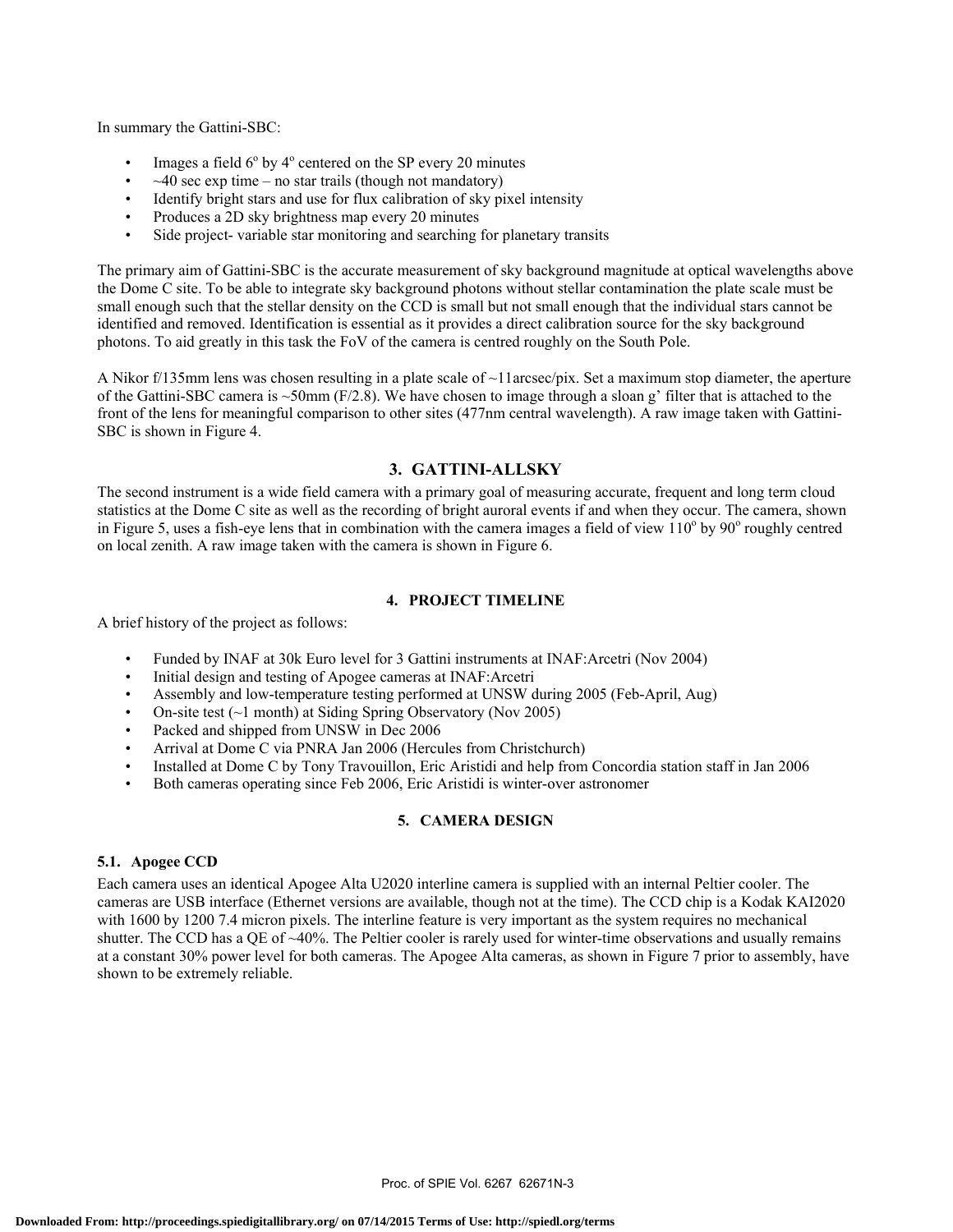

**Figure 3: (left)** A summary of the Gattini-SBC camera (Sky Brightness Camera) shown inside the enclosure (left). The camera measures the sloan g' (477nm) sky background intensity every 20 minutes at the Dome C site. Accurate calibration across the field of view is performed the stars in the field. The camera objective lens is a Nikor f/135mm F/2.8 set at maximum stop diameter.

Figure 4: (right) Raw (negative) image taken with the Gattini-SBC camera. The image shows a 6<sup>°</sup> by 4<sup>°</sup> rectangular field centred on the South Pole. Integration time = 40s. The faintest magnitude star detected is equivalent to  $\sim$ 21Vmag/arcsec<sup>2</sup>, binning of small pixel areas is required to reach fainter sky background measurements. Image taken April 8th 2006 at 23:48 local time

## **5.2. Mechanical Design**

The mechanical housings for the cameras are virtually identical. The enclosure comprises a 3mm thick plastic box large enough to fit the camera, optics and remaining components, as shown in Figure 8. The windows for each camera are different. For Gattini-allsky, a 1/8<sup>th "</sup> thick acrylic dome is bonded to the enclosure to allow suitable viewing of the night sky with negligible transmission loss. For Gattini-SBC the acrylic dome offered too much optical aberration therefore a flat Pyrex glass window was chosen instead. The windows are the only difference between the 2 enclosures.

Each enclosure is sealed air-tight as best as possible using Silastic (a rubber sealant) at every joint and a fluorosilicone oring between the lid and main section. To prevent a large pressure difference forming across the enclosure wall a Brownwell valve is incorporated into the side of each box, allowing air to pass in both directions if the pressure difference increases above ~1atm. Polyethylene insulation lines the walls of the interior of the boxes while special fibre glass insulation is used on the outside. Finally a reflective layer covers both enclosures to reflect sunlight and prevent excessive heating of the enclosures when the sun is above the horizon.

A powerful desiccant is placed inside each enclosure to remove water in the air (CaH2) to help prevent ice formation on the inside of the windows. By keeping the internal temperature of the enclosures a few degrees above ambient we aim to prevent ice and/or snow forming on the outside surface of the window.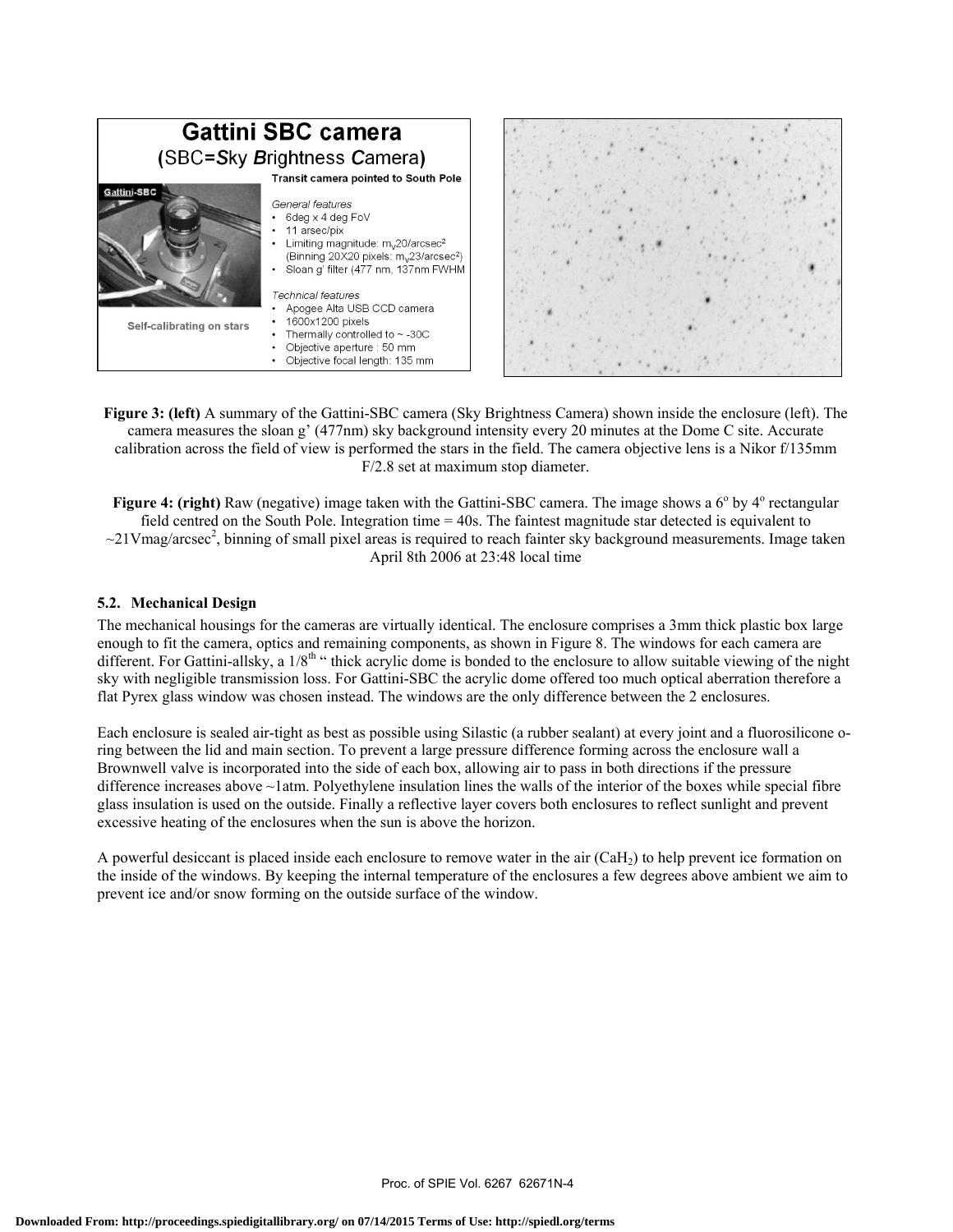

**Figure 5: (left)** A summary of the Gattini-allsky camera (shown left). The camera acquires broadband images of a large area field centred at local zenith at the Dome C site. No filter is included in the system. The lens is a Pentax fish-eye f/6mm F/1.4 with the stop setting at maximum diameter.

**Figure 6: (right)** A raw (negative) image taken by the Gattini-allsky camera. The image has not been corrected for distortion nor flat field effects (both are significant effects for a fish-eye objective). Significant features are highlighted in the image. The 40s exposure was taken on March 29th 2006 during dark time.



**Figure 7:** The innards of the Apogee CCD cameras. The Alta USB cameras are identical and contain a Kodak 1600 by 1200 interline chip, so not requiring a mechanical shutter.

## **5.3. Thermal Design**

The thermal design was approached in the following simple way:

- 1. Place each camera inside a heated enclosure (man-made seeing is not an issue for both cameras given the pixel sampling on the sky is large)
- 2. Keep the enclosure as airtight as possible
- 3. Maintain the inside temperature to at least a few degrees warmer than ambient to keeps prevent ice and/or snow forming on the outside of the window
- 4. Incorporate a high pressure release valve
- 5. Include a strong (unfortunately probably highly toxic) CaH2 desiccant inside enclosure to remove water from air keeps ice from forming on inside of window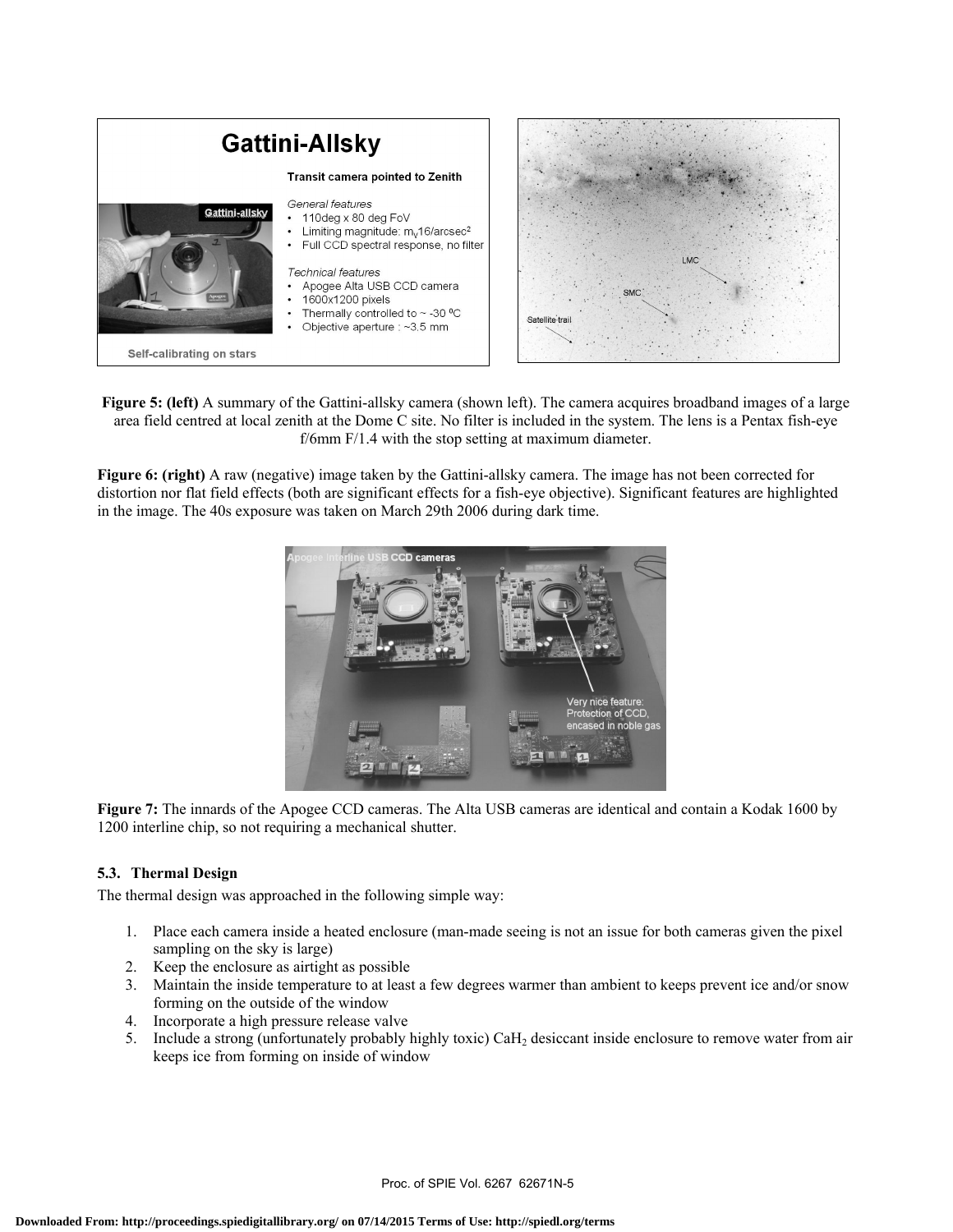



Figure 8: (left) Each camera is located inside a small enclosure that is heated to a constant temperature of -10°C. At this temperature the cameras can be power cycled successfully. Turbulence produced by the enclosures being substantially warmer than ambient does not affect the measurements made by the cameras.

**Figure 9: (right)** Two DC heaters are thermally coupled to the body of each camera. Power switching of the heaters provides the thermal control of the enclosure temperature.

Heat is provided by two sources (1) the heat from the Apogee CCD Peltier cooler and (2) two DC heaters that are thermally bonded to the metal housing of each Apogee camera, as shown in Figure 9. Using heat from the Peltier cooler in this way is not ideal (rather than removing it from the enclosure) because it can lead to a "runaway" heating effect and often did during the summer months when the sun was high and the ambient temperature (relatively) high. However, the Peltier cooler does provide a useful source of heat and provides automatically fans for circulation of the air inside the enclosure. Added to this is the complexity of removing the heat from the Peltier.

## **5.4. Cabling**

Low temperature rated Teflon coated cable was used throughout the design of the cabling. In addition to this, Milspec crimp connectors were used wherever possible. Soldered joints, non low temperature rated cable and USB connectors were avoided in particular due to their low reliability. Specific attention was paid to grounding as the high Antarctic site is particularly prone to static build-up.

#### **6. AUTOMATED CONTROL**

The cameras are controlled by an industrial pc-104 system based on the supervisor system used by UNSW for the control of the AASTINO and corresponding instruments [7]. The 300MHz low power consumption pc saves critical data to 8GB solid state flashdisk space that also contains the Linux operating system. Two 200GB standard rotary hard disk drives provide additional high volume disk space. All data is backed up to the Concordia station once per week. Power supply to the pc-104 and hence to the entire system (including the cameras) comes from the Concordia station AC mains power. Except for external AC power the Gattini system is designed to be as independent as possible.

A UPS is included in the system and provides what has become a critical function. When there is a drop of station power the UPS provides sufficient power for the Gattini system to power down before going into hibernation. This is particularly important for processes such as hard disk writes that can corrupt a disk drive if stopped mid-cycle. The Gattini control system is shown in Figure 10 with a blow-up of the electronics rack shown in Figure 11.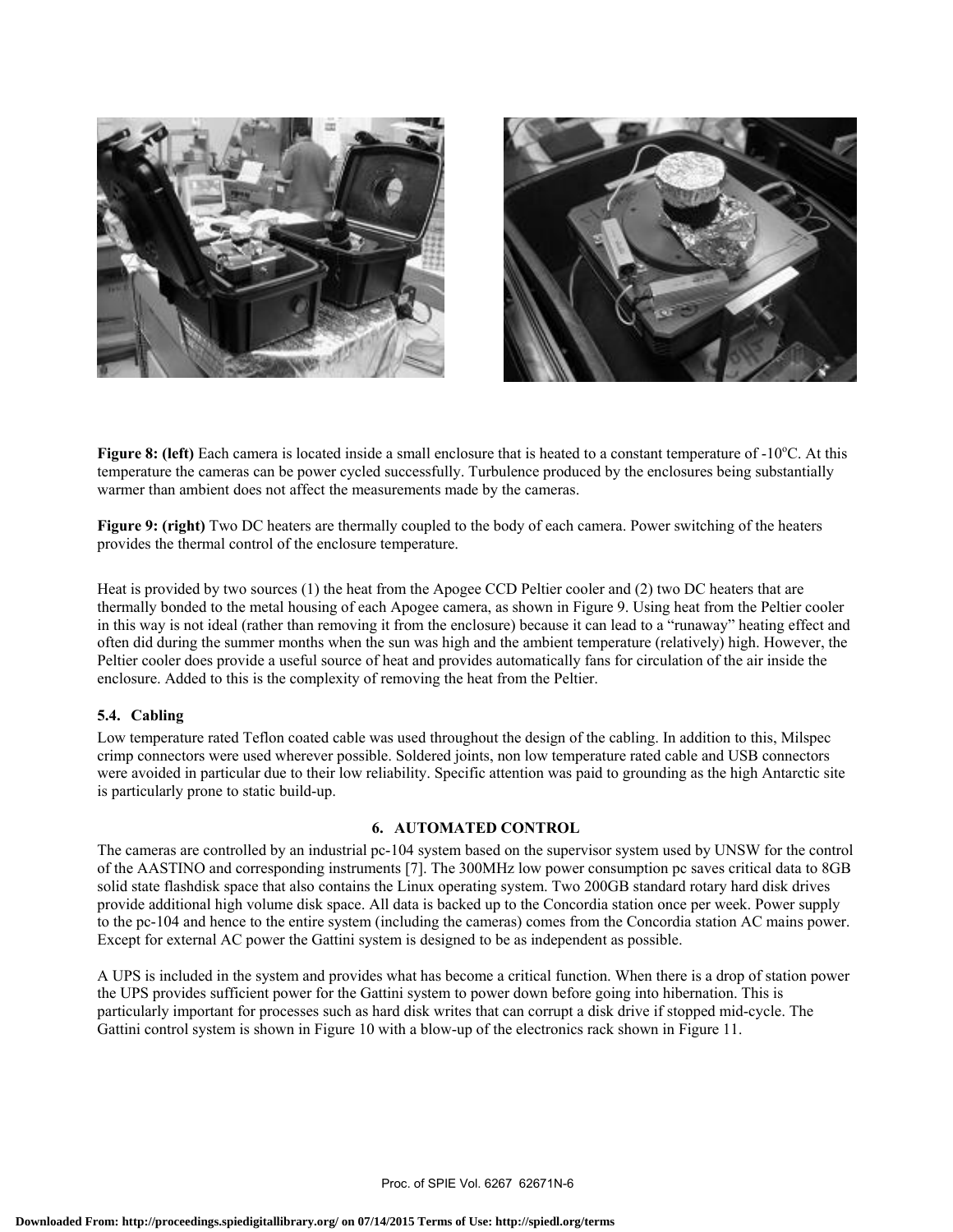

**Figure 10: (left)** The Supervisor computer of the Gattini cameras provides fully automated control of the instruments during the year, including temperature monitoring and Iridium connection to Sydney for data and status download. A UPS is included to provide a safe method for shutdown if and when station power recycles.

**Figure 11: (right)** The computer is a low power industrial grade PC104 stackable system located in a standard 19" rack. The hard disk drives and power switching electronics are shown.

## **7. DATA MANAGEMENT**

Data storage, transfer and communications are largely handled by the UNSW team in Sydney. A NSF supplied Iridium link enables direct connection to the Gattini supervisor computer. On a day to day basis the process of retrieving system status updates and up to 1MB of data per connection is automated, however, it is possible to change any feature of the system throughout the winter season. This is extremely useful for changing variables such as camera exposure time and cadence during the season when useful data is first retrieved. A LAN connection between the Gattini PC and Concordia station means that an automated back-up can occur, currently set to once per week.

The transfer of system status data throughout the season has been a critical feature so far. A sample of this data is shown in Figure 12.

#### **8. THERMAL TESTING**

The Gattini cameras, together with their respective enclosures, were thermally cycled for a substantial period of time using the large biological freezer in the UNSW labs. The testing was extremely important in proving the viability of the mechanical enclosure, the design of the thermal management and testing of the Apogee cameras at a reasonable low temperature. Several additions were made to the original design of the system directly because of the thermal testing, a portion of which is shown in Figure 13- Figure 15.

## **9. SITE TESTING**

After assembly in UNSW labs, the Gattini cameras were shipped to Siding Springs Observatory for a period of  $\sim$ 1 month. The site test provided a very useful test for software and automated control in particular.

### **10. LESSONS LEARNT**

Likely due to substantial pre-testing, both low temperature and site testing, thankfully there are few negatives to report. The components that are working particularly well are:

- Heating system
- Data transfer (UNSW/NSF Iridium card)
- Apogee camera reliability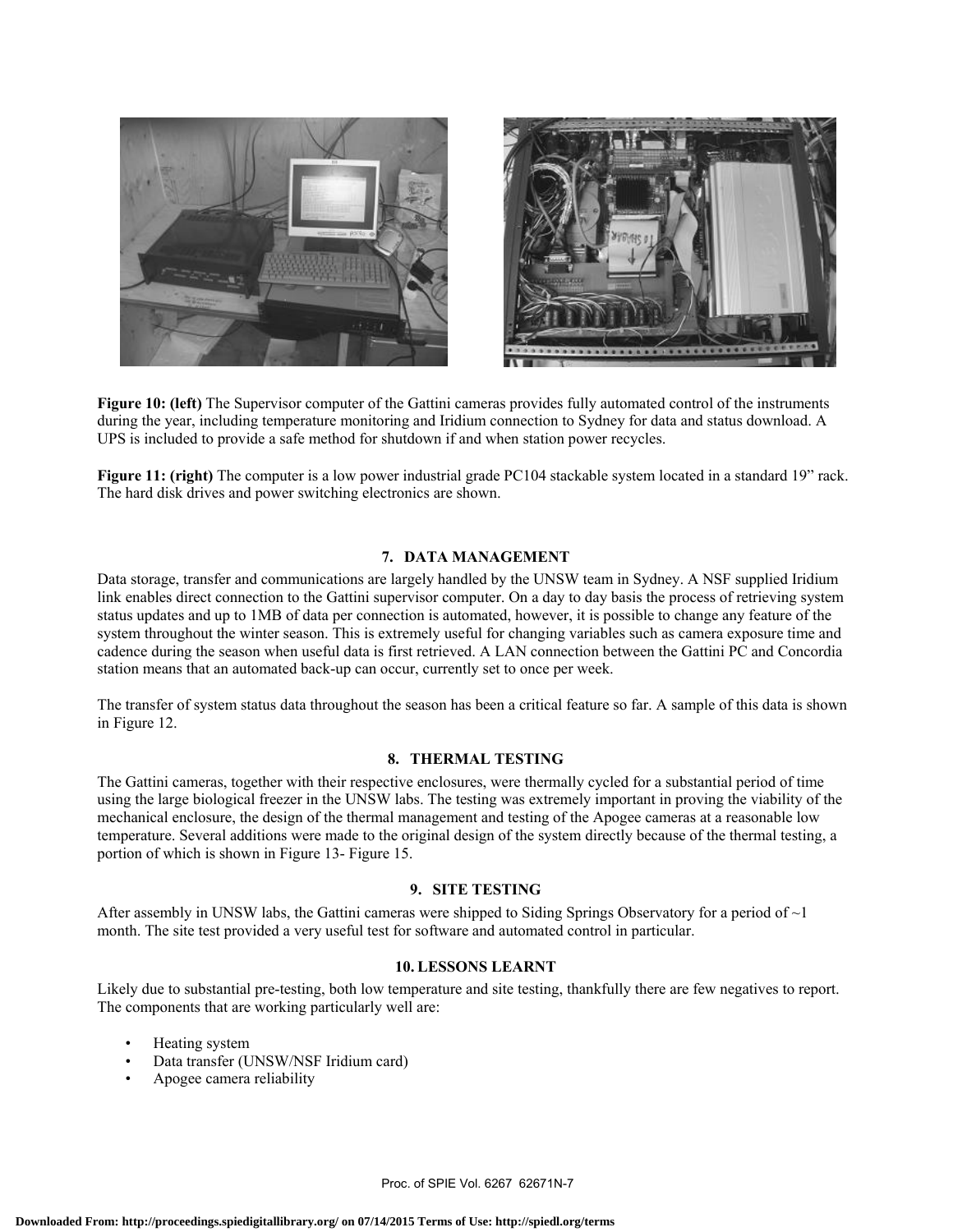

**Figure 12:** A sample of the status data sent twice a day using the Iridium satellite network from the Gattini supervisor computer the Sydney. During this period the CCD temperature was lowered from -30°C to -40°C with a corresponding rise in CCD peltier cooler power.

- Software (used past experience of UNSW team)
- Cabling and connectors
- Redundancy: 2 cameras rather than only 1 has been a great feature

The most problematic feature by far to report is icing of the Gattini-SBC glass window, in particular when the temperature dropped dramatically in May. Prior to this little icing of the window occurred. Though we are unsure exactly what is the major cause of the icing the following can be said with certainty (1) Pyrex glass has a high emissivity (0.95) therefore is an excellent radiator of heat (2) Pyrex glass does not transmit NIR wavelengths therefore does not pass heat through from the inside to the outside very well, compared to, for example, Calcium Fluoride (3) a flat piece of glass with a large indent round the rim is not ideal for stopping ice and/or snow accumulating (4) a flat piece of glass sees virtually all of the sky that is at a very low temperature and (5) the highly curved acrylic dome from a geometrical point of view has a lower change of acquiring snow on the outside, or for it to remain very long when it does.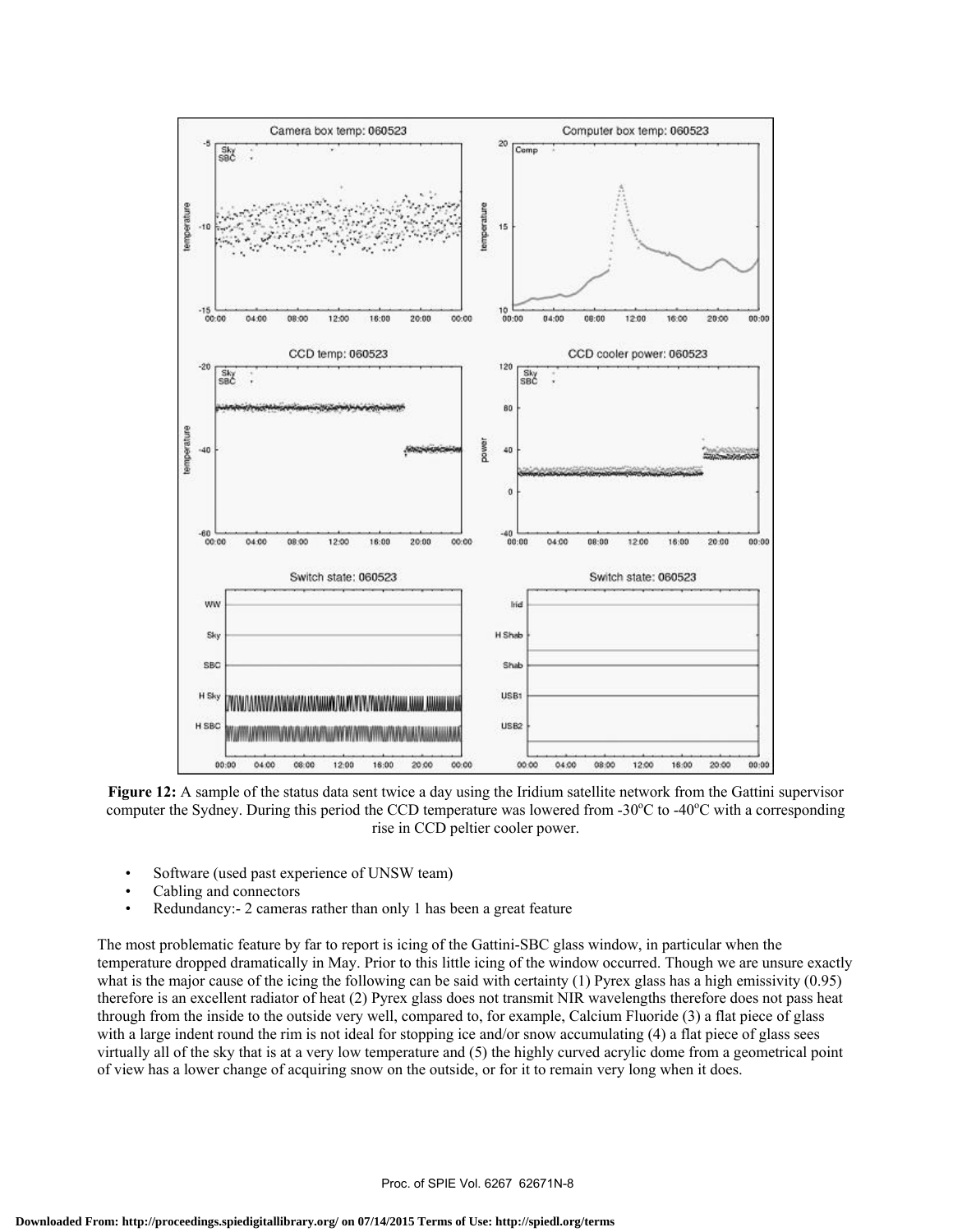To remedy the icing issue (that is largely on the inside surface) the Concordia staff along with winter-over astronomer Eric Aristidi constructed a heated cover with an acrylic window, as shown in Figure 17. We are monitoring the progress.



**Figure 13: (left)** A camera enclosure under low temperature testing. The biological fridge provided a temperature range from ambient (in Sydney) to -80°C, quite adequate for the ambient temperatures expected at the Dome C site.

**Figure 14 (right) A** Platinum resistance thermometer (PRT) placed in the dome of the Gattini-allsky enclosure during low temperature cycling. Several PRTs were placed inside the enclosure during the cycling to ascertain the level of thermal stratification.



**Figure 15:** Temperature inside the Gattini-allsky enclosure as a function of time after the internal heaters were switched off at an ambient temperature of -79°C. The plots correspond to different height positions within the enclosure and were used to calculate heat loss rate through the acrylic dome (the main source of heat loss). Under normal operation the forced air fans of the CCD Peltier cooler provide enough air circulation to limit the amount of thermal stratification.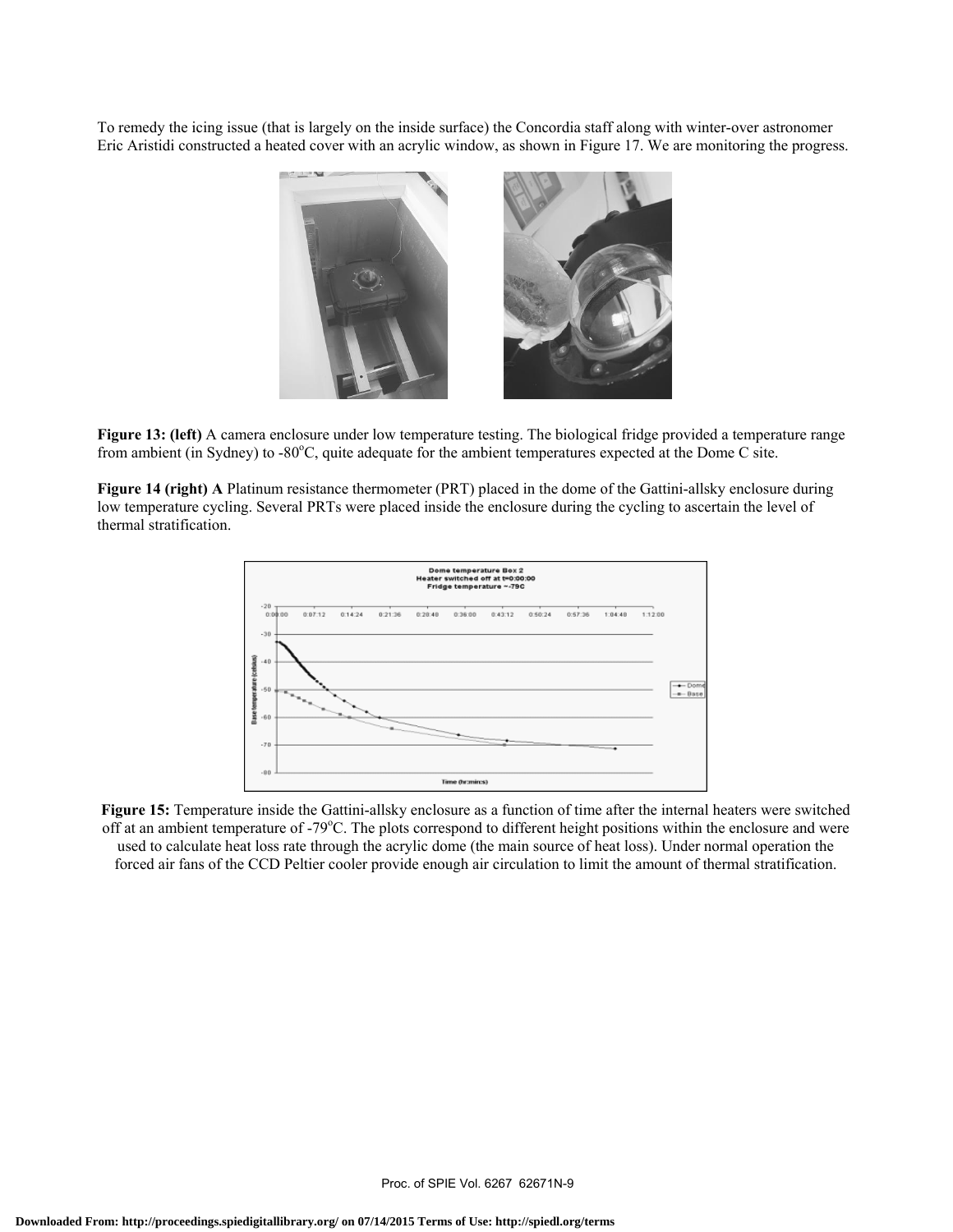



**Figure 16: (left)** The newly installed Gattini cameras inside their respective insulated enclosures on the roof of the atmospheric laboratory at Dome C. The Gattini-SBC window suffered icing problems from May onwards.

**Figure 17: (right)** The same enclosures as of 1 week ago. To try and remedy the icing problem a separate enclosure with acrylic window and heating supply was made by Eric Aristidi, 2006/7 winter-over astronomer, and the Concordia staff. Initial pictures taken by Gattini-SBC look promising. Note the absence of ice and/or snow from the acrylic dome compared to the enclosure itself.

## **11. PRELIMINARY RESULTS**

The Gattini cameras have been operating since their installation in January 2006. Icing of the Gattini-SBC camera aside the cameras have performed exceptionally well. Thorough data reduction is currently in progress, however, preliminary results from raw data can be presented here.

#### **11.1. Sky Background variation versus solar and lunar altitude**

Variation of the sky background versus solar altitude is shown in Figure 18 for Gattini-SBC. The y-axis units are median pixel flux value as measured by the CCD (accurate conversion to AB magnitude awaits further analysis). For the data plotted distinction is made between observations when the moon is either above or below the horizon. Data reduction on the full data set is required to determine the solar altitude that equates to astronomical dark time at the Dome C site (usually stated as  $-18^{\circ}$ ) though found to be slightly less at high altitude sites such as Paranal [8]. The maximum increase in sky background due to the moon is approximately 50-80 times that of dark sky value.

Equivalent plots for Gattini-allsky are shown in Figure 19. Not intentionally by design the cameras have similar flux gathering power per pixel (the focal length difference is compensated by the difference in pixel area on the sky). Therefore similar maximum values of intensity of the sky background are seen. As expected, due mostly to star contamination, the minimum flux per pixel measured is much higher than that of Gattini-SBC.

## **11.2. Cloud Cover**

Cloud cover estimates will be obtained from the images taken by Gattini-allsky. From preliminary analysis the percentage of cloud-free nights appears to be equal or better to the 70% figure measured by ICECAM [9].